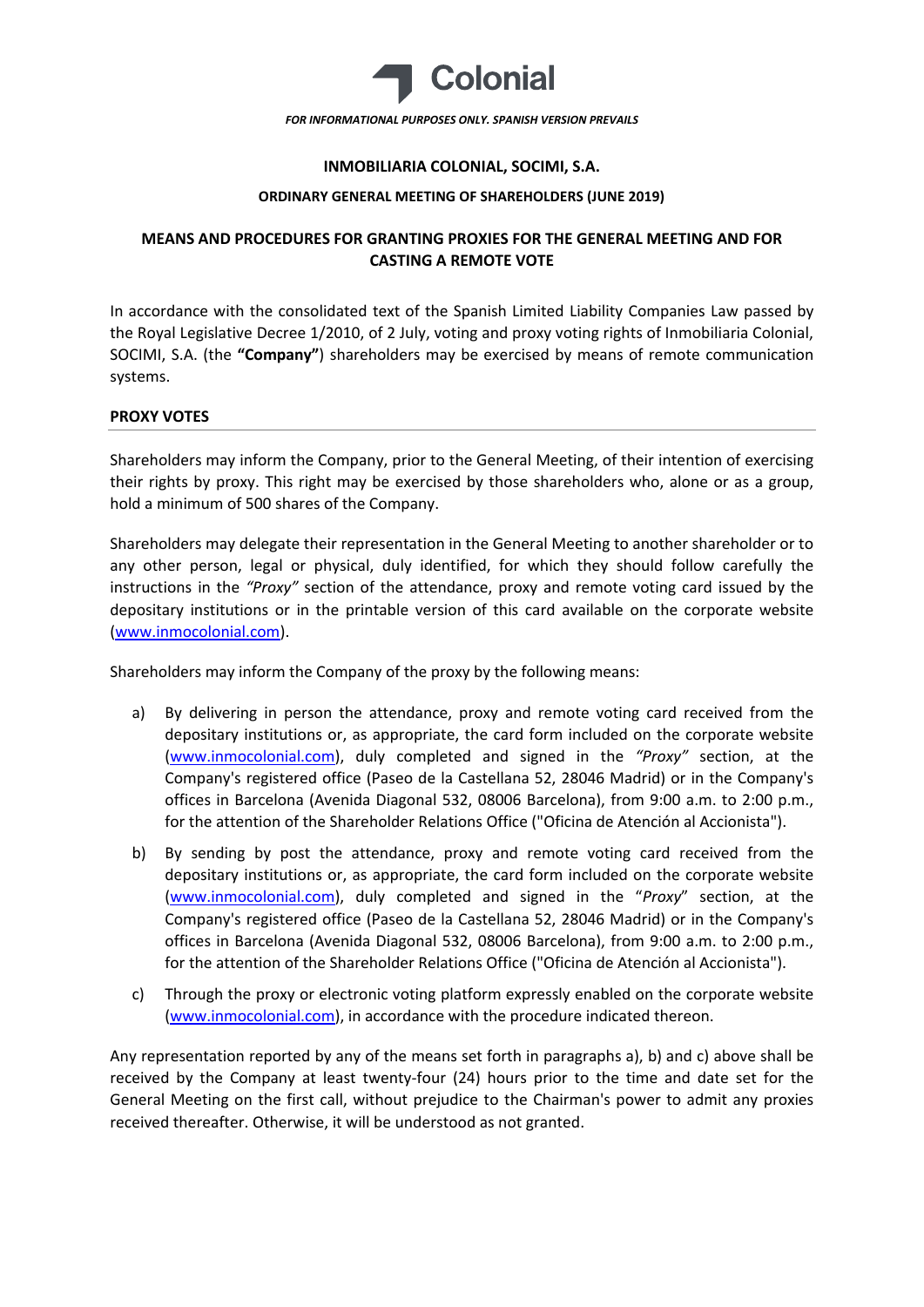

A proxy may represent more than one shareholder, without any restrictions on the number of shareholders he/she can represent. A proxy who represents several shareholders may cast votes in favour and against a proposed resolution depending on the instructions given by each shareholder.

Representation may be revoked at any time. The attendance of the shareholder represented at the General Meeting, either personally or remotely, involves the revocation of any proxy, whatever the date thereof.

Any proxies received with no indication of the specific person to whom the shareholder has granted his/her representation shall be deemed granted to the Chairman of the General Meeting or his/her substitute in case of conflict of interests.

The proxy's failure to attend the General Meeting will mean that the shares he/she represents will not be counted in verifying the quorum to convene the General Meeting.

The Chairman and the Secretary of the General Meeting shall have the broadest powers to recognise the validity of the proxy or any document evidencing such representation.

The exercise of the right of representation may be evidenced by the representative on the date scheduled to hold the General Meeting by showing the attendance, proxy and remote voting card, duly completed and signed. The person to whom the vote is delegated must show the Company proof of his/her acceptance of the power entrusted to him/her.

# **REMOTE VOTING**

Shareholders may cast their votes in writing on the proposed resolution for the items included in the agenda and inform the Company of this, prior to the General Meeting, through the following methods:

- a) By delivering in person the attendance, proxy and remote voting card received from the depositary institutions or, as appropriate, the card form included on the corporate website ([www.inmocolonial.com\)](http://www.inmocolonial.com/), duly completed and signed in the "*Remote voting*" section, at the Company's registered office (Paseo de la Castellana No. 52, 28046 Madrid) or at the Company's offices on Barcelona (Avenida Diagonal 532, 08006 Barcelona), from 9:00 a.m. to 2:00 p.m., for the attention of the Shareholder Relations Office ("Oficina de Atención al Accionista").
- b) By delivering in person the attendance, proxy and remote voting card received from the depositary institutions or, as appropriate, the card form included on the corporate website ([www.inmocolonial.com\)](http://www.inmocolonial.com/), duly completed and signed in the *"Remote Voting*" section, at the Company's registered office (Paseo de la Castellana 52, 28046 Madrid) or in the Company's offices in Barcelona (Avenida Diagonal 532, 08006 Barcelona), from 9:00 a.m. to 2:00 p.m., for the attention of the Shareholder Relations Office ("Oficina de Atención al Accionista").
- c) Through the proxy or electronic voting platform expressly enabled on the corporate website ([www.inmocolonial.com\)](http://www.inmocolonial.com/), in accordance with the procedure indicated thereon.

The representation reported by any of the means set forth in paragraphs a), b) and c) above shall be received by the Company at least twenty-four (24) hours prior to the time and date set for the General Meeting on the first call, without prejudice to the authority of the Chairman to admit any votes received thereafter. Otherwise, the vote will be understood as not cast.